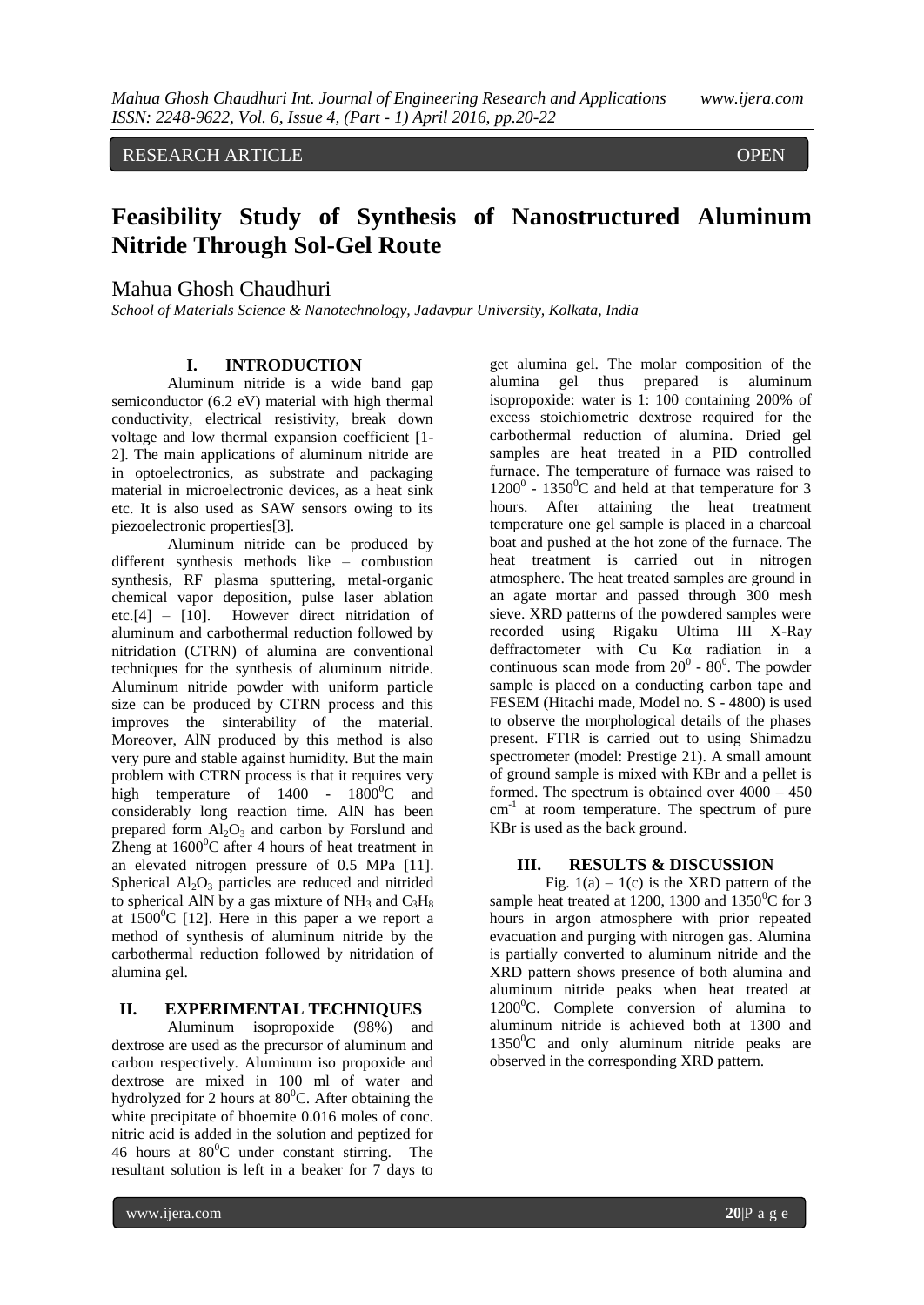

Fig. 1(a): XRD pattern of the sample heat treated at  $1200^0C$  for 3 hours in nitrogen atmosphere.





Fig. 1(c): XRD pattern of the sample heat treated at 1350<sup>°</sup>C for 3 hours in nitrogen atmosphere.

Fig. 2 is the FESEM image of the sample heat treated at  $1350^{\circ}$ C for 3 hours in nitrogen atmosphere with prior evacuation followed by purging with nitrogen gas. The image shows agglomerated particles of aluminum nitride (confirmed by XRD). The size of the nanoparticles is in the range of 20- 50nm.



Fig. 2: SEM micro image of the sample heat treated at  $1350^0$ C for 3 hours in nitrogen atmosphere.

Observations based on FESEM and XRD analyses are further confirmed by FTIR spectroscopic analysis. Fig. 3 shows the IR spectrum of the sample with 200% excess dextrose gel heat treated at  $1350^{\circ}$ C for 3 hours under a constant flow of nitrogen with prior evacuation of the furnace followed by purging with nitrogen gas. The IR strong absorption band at 705 cm<sup>-1</sup> correspond to the characteristics absorption bands of  $Al - N$  [13] and this confirms the formation of AlN. The weak band present at 3423 cm<sup>-1</sup> corresponds to  $H - O$  bond.



Fig. 3: FTIR spectrum of the sample heat treated at  $1350^0C$  for 3 hours in nitrogen atmosphere.

### **IV. CONCLUSION**

- Aluminum nitride can be synthesized by the heat treatment of alumina gel in nitrogen atmosphere at a minimum temperature of  $1300^0C$ .
- Morphology of aluminum nitride produced is spherical with a particle size of  $20 - 50$ nm.

#### **REFERENCES**

[1]. S. Loughin, R. H. French, W. Y. Ching, Y. N. Xu, G. A. Slack, "Electronic structure of aluminum nitride: Theory and experiment", Applied Physics Letters, 63,  $1182 - 1184$  (1993).